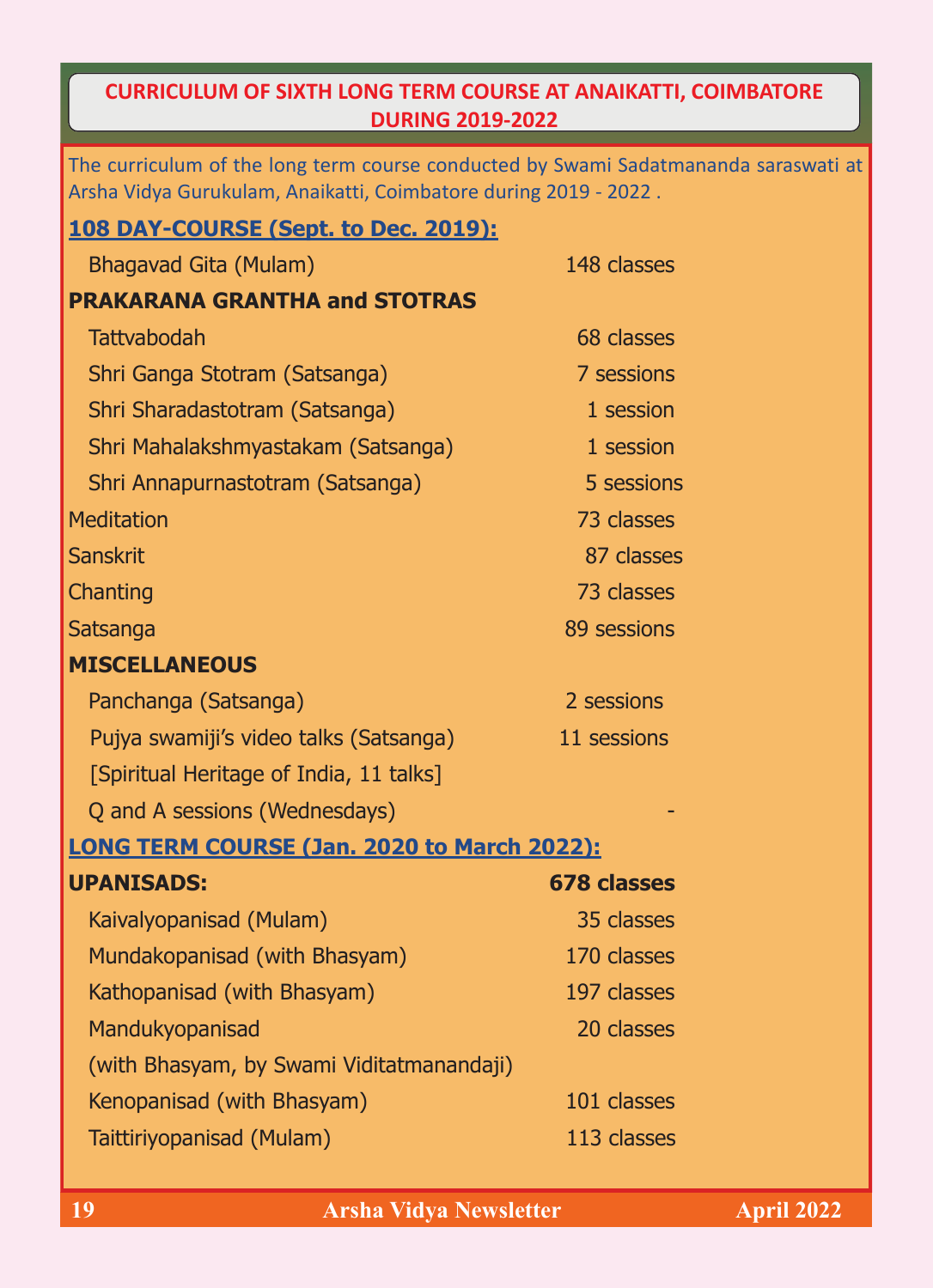| Brhadaranyakopanisad                                              | 15 classes         |  |
|-------------------------------------------------------------------|--------------------|--|
| (Selected mantras by Swami Sakshatkrtanandaji)                    |                    |  |
| Chandogyopanisad                                                  | 7 classes          |  |
| (Selected mantras from the entire Upanisad)                       |                    |  |
| Ishavasyopanisad (Mulam)                                          | 5 classes          |  |
| Chandogyopanisad, Ch. 6 (Mulam)                                   | 13 classes         |  |
| Prashnopanisad (Summary)                                          | 1 class            |  |
| Aitareyopanisad (Summary)                                         | 1 class            |  |
| <b>SMRTI GRANTHA</b>                                              |                    |  |
| Bhagavad Gita (with Bhasyam)                                      | 716 classes        |  |
| <b>BRAHMASUTRA</b>                                                |                    |  |
| Catussutri (with Bhasyam)                                         | 90 classes         |  |
| <b>PRAKARANA GRANTHA and STOTRAS:</b>                             | <b>432 classes</b> |  |
| Vivekachudamani (selected 108 verses)                             | 70 classes         |  |
| Atmabodha                                                         | 37 classes         |  |
| Pratahsmaranam                                                    | 6 classes          |  |
| Kaupinapancakam                                                   | 4 classes          |  |
| Sadhanapanchakam (Satsanga)                                       | 23 sessions        |  |
| Bhaja Govindam (Satsanga)                                         | 52 sessions        |  |
| Upadeshasaram (Satsanga)                                          | 52 sessions        |  |
| Selected verses from Lalitasahasranama (Satsanga) 4 sessions      |                    |  |
| Medhasuktam (Satsanga)                                            | 1 session          |  |
| Medhasuktam (by Br. Sharanji)                                     | 7 classes          |  |
| Panchadasi<br>169 sessions                                        |                    |  |
| (Satsanga, Ch. $1 \sim 5$ , 9, and 15. Summary of other chapters) |                    |  |
| Dakshinamurthy stotram (Satsanga)                                 | 7 sessions         |  |
|                                                                   |                    |  |